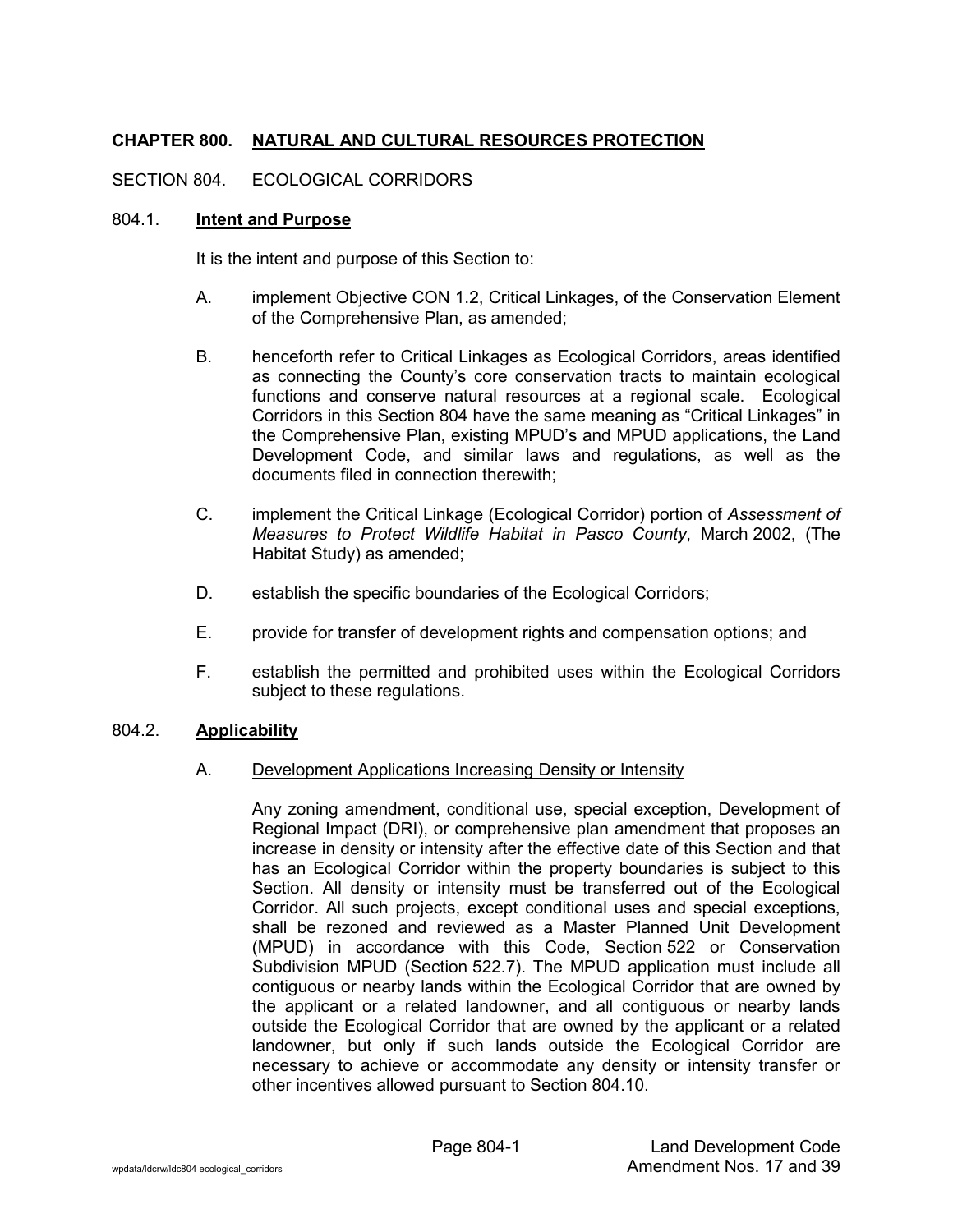For purposes of this Section, the term "related landowner" shall include a relative, as that term is defined in Section 112.3143(1)(c), Florida Statutes, a partnership in which any of the same persons or entities are partners, a corporation in which any of the same persons are officers or directors, or a similar related entity as determined by the County Administrator, or designee. Specific MPUD application or submittal requirements may be waived or deviated from in accordance with the criteria in this Code, Section 303.6.C.

For purposes of this Section, the term "increase in density or intensity" shall mean adding additional residential units (density) or additional non-residential square footage or land uses (intensity) to the property within the Ecological Corridor above and beyond the maximum number of residential units or nonresidential square footage or land uses permitted as of right by the existing zoning in the Ecological Corridor, even if there is an overall reduction in density or intensity once property outside the Ecological Corridor is included in the project boundaries. The term specifically excludes residential or nonresidential additions to property (e.g. barns, storage sheds, swimming pools, fences/walls, driveways, landscaping, parking, signs, etc.) that are permitted as-of-right by the existing zoning on the property.

#### B. Voluntary Applicability

Any applicant having an Ecological Corridor within his/her property boundaries not seeking an increase in density/intensity is not subject to this Code, Section 804.2.A. above, but may voluntarily elect to subject any development application to the requirements of this Section.

#### 804.3. **Exclusions**

#### A. Prior Development Approvals in Accordance with Existing Zoning

Projects that are already subject to Subarea policies, or that have already received MPUD, conditional use, special exception, preliminary plan, construction plan or building permit approval, or a Certificate of Occupancy, before the effective date of this Section, or projects that have submitted applications for such approvals that are deemed complete or sufficient prior to April 28, 2016, are not subject to this Section. Such approvals shall continue to be subject to any applicable site plan, conditional use, special exception, or MPUD conditions of approval, or Subarea policies, relating to Ecological Corridors, and increases in density or intensity within such approvals after the effective date of this Section and within any Ecological Corridor shall be subject to the requirements of this Section. In addition, if such prior approvals established Ecological Corridor boundaries or permitted uses which differ from the boundaries or permitted uses in this Code, Section 804, or the Conservation Element of the Comprehensive Plan, the boundaries and permitted uses shall be governed by the prior approvals in lieu of this Code, Section 804, and the Conservation Element of the Comprehensive Plan.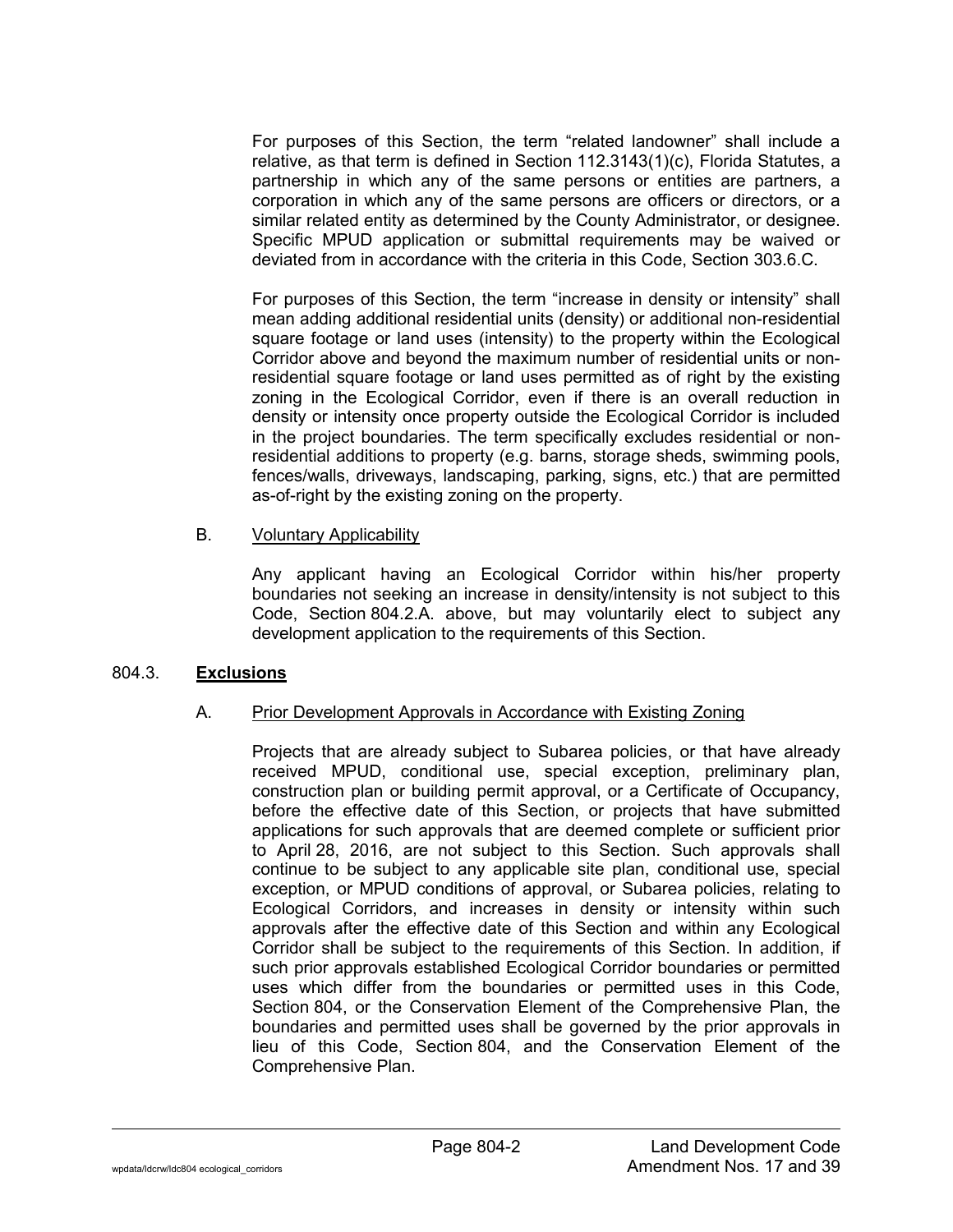## B. All Development Applications Not Increasing Density or Intensity

All development applications consistent with the existing zoning district in effect as of the effective date of this Section, and all development applications that do not propose an increase in density or intensity shall not be subject to this Section. The density or intensity for such applications is not required to be transferred out of the Ecological Corridor. However, such development applications (other than building permits and certificates of occupancy) shall be forwarded to the Environmental Lands Program (ELAMP) Manager for review and consideration in order to contact the property owner and inquire as to their interest in a voluntary nomination of the property for acquisition through ELAMP. Such development applications shall not be denied or delayed due to their location within an Ecological Corridor, unless the applicant agrees otherwise.

- C. All lawfully permitted uses and structures within an Ecological Corridor existing prior to the effective date of this Section shall not be affected by this Section.
- D. Land within the Ecological Corridor that has existing residential units constructed at a density greater than one (1) dwelling unit per acre, or is isolated from the Ecological Corridor by existing residential units constructed at a density greater than one (1) dwelling unit per acre, is excluded from the Ecological Corridor and from the requirements of this Section.

#### 804.4. **Habitat Study and Guidelines**

The *Assessment of Measures to Protect Wildlife Habitat in Pasco County*, March 2002, as amended, is hereby found by the Board of County Commissioners (BCC) to be the basis for the Ecological Corridor boundaries and regulations.

The *Guidelines for Ecological Corridors*, as referenced throughout this Section, as amended, shall be adopted by resolution of the BCC.

#### 804.5. **Ecological Corridor Designations**

A. The Ecological Corridors defined below have been identified to maintain a contiguous network of wildlife habitat between existing public lands to protect and conserve native vegetative communities, endangered and threatened species, and natural functions of wildlife habitats, including wetlands.

Map 3-4 (Ecological Corridors) of the Conservation Element of the Comprehensive Plan (Exhibit 804-1 of this Section) shall establish the boundaries of the Ecological Corridors, except when boundaries are established through the boundary refinement and deviation criteria in Section 804.7, and except when boundaries have been established in the Subarea Map of Map 2-9 or in any prior development approvals as listed in this Code, Section 804.3.A. Subject to the foregoing exceptions, the descriptions of the Ecological Corridors and the boundaries are as follows: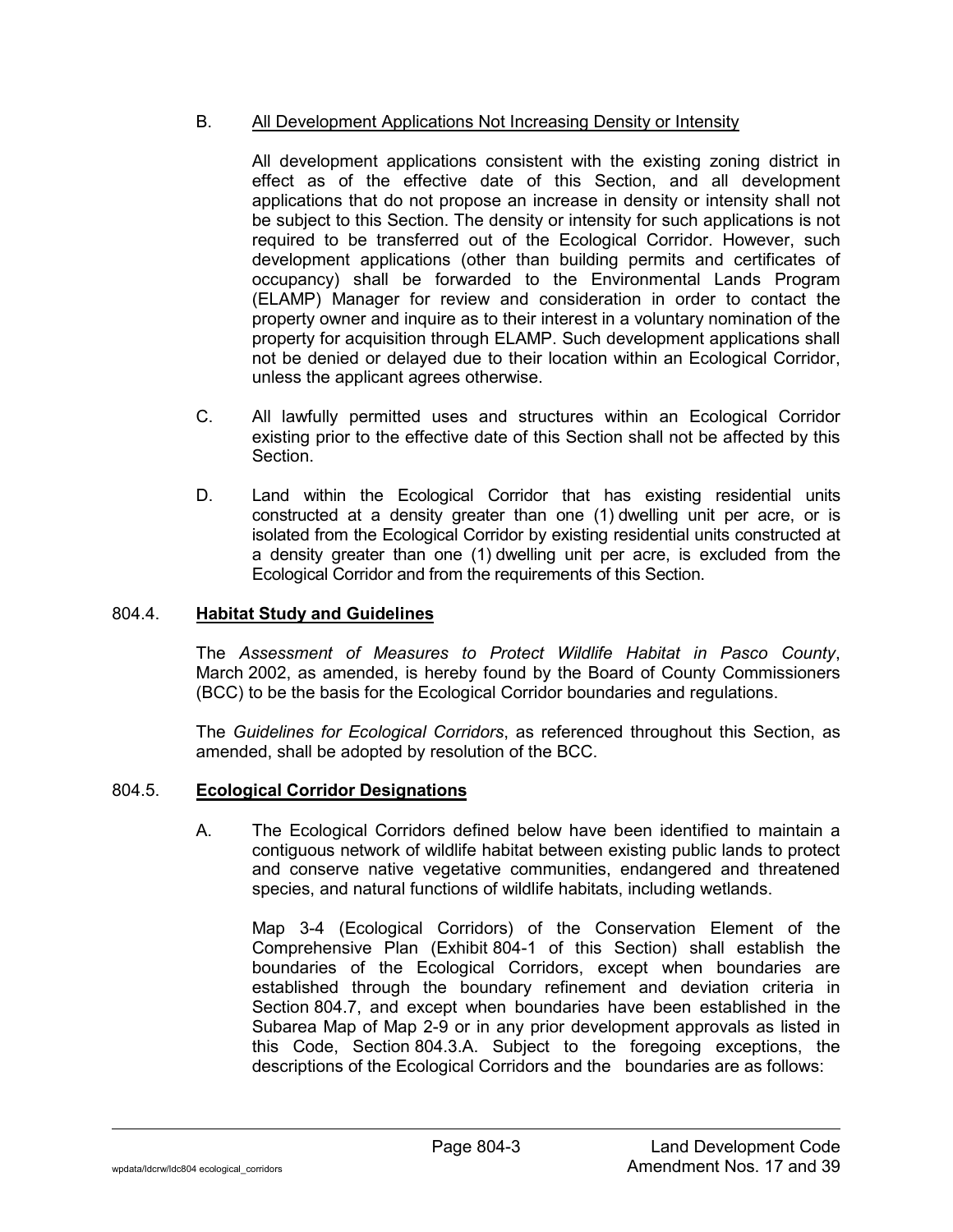1. North Pasco (Starkey) to Crossbar Ecological Corridor

Description: This Ecological Corridor follows the Pithlachascotee River and begins at the northern County line along the Masaryktown Canal to the Crossbar Ranch wellfield. Crews Lake Park lies approximately midway between the north Pasco and Crossbar wellfields and is included in the Ecological Corridor. Large portions of this corridor are not currently in public ownership. The overall distance between the public lands to be interconnected requires a width of 2,200 feet to provide functionality for this Ecological Corridor. The Corridor contains flatwoods, mesic hammocks, and forested wetlands associated with the Pithlachascotee floodplain, including the extremely dynamic hydrologic basin associated with Crews Lake, but also will preserve portions of the historic Sandhill communities as it approaches the Crossbar Ranch. The essential features are the flatwoods, mesic hammocks, forested wetlands, the Pithlachascotee floodplain and xeric uplands on either side of the Masaryktown Canal.

Boundaries: Being one thousand one hundred (1,100) feet on each side of the centerline of Pithlachascotee River and its associated wetlands, flatwoods and uplands, extending from the Starkey Wilderness Park easterly boundary to the Crossbar Ranch westerly boundary, as indicated on Exhibit 804-1 of this Section.

2. Crossbar to Connerton Ecological Corridor

Description: The Conner Preserve, formerly known as the Connerton purchase, serves as the nexus for three of the seven Ecological Corridors. The Crossbar to Connerton connection is a 2,200-foot-wide corridor that will preserve a broad expanse of herbaceous marshes in the west central portion of the County. Much of the area encompassed by the Crossbar to Connerton Ecological Corridor is comprised of seasonally flooded sandhill and flatwoods marshes. The mosaic created by the presence of these marshes, flatwoods, and imbedded adjacent uplands provides for the preservation of seasonally flooded, mesic, and xeric habitats that will be used by a wide variety of wildlife. The essential features are the Sandhill, marsh and flatwood habitats which create a unique mix of diverse habitat types within the confines of this corridor.

Boundaries: Being one thousand one hundred (1,100) feet on each side of the centerline of the Category 1 wetlands, extending from the Conner Preserve northerly boundary to the Al Bar Portion of Crossbar Ranch southerly boundary, as indicated on Exhibit 804-2 of this Section.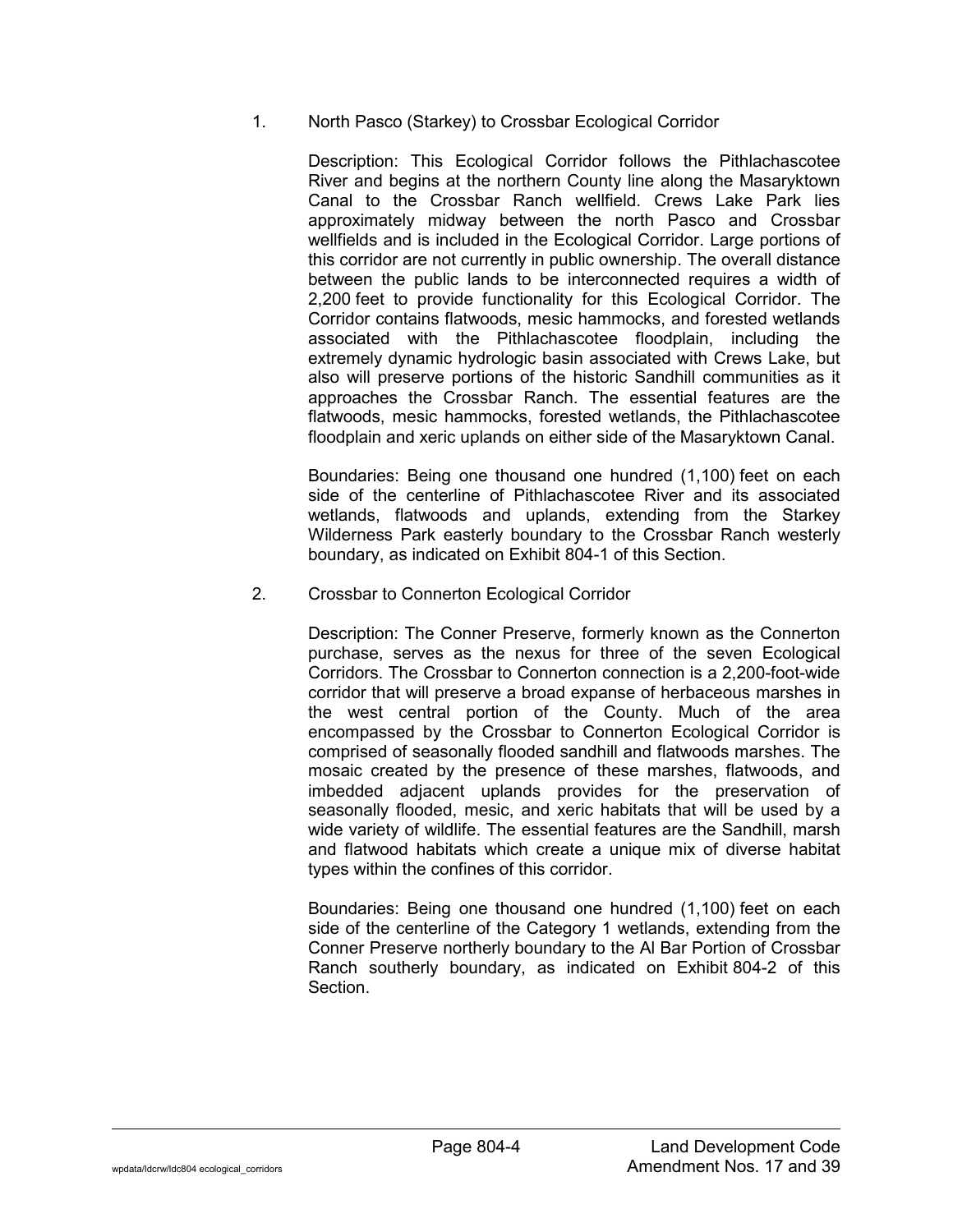## 3. North Pasco (Starkey) to Connerton Ecological Corridor

Description: Throughout much of its approximately four-mile course, this Ecological Corridor incorporates the forested wetland systems associated with Five Mile Creek. There is an existing large, open span undercrossing at the juncture with the Suncoast Parkway. An additional large mammal undercrossing is designed for this Corridors' juncture with U.S. 41 providing connectivity with the Conner Preserve. Much of the western portion of this 2,200-foot-wide corridor is comprised of forested wetlands and the floodplain associated with Five Mile Creek. This corridor includes areas of historic flatwoods habitat that have been modified to agricultural and silvicultural use. The flatwoods communities can be restored as part of the preservation of this Corridor, but several areas of relic Sandhill also exist within the confines of the recommended Corridor boundaries enhancing its diversity and value as habitat. The essential features within the confines of the Ecological Corridor are the forested wetlands and floodplain associated with Five Mile Creek and the small, imbedded upland habitats within the limits of the Ecological Corridor boundary.

Boundaries: Being one thousand one hundred (1,100) feet on each side of the centerline of the Five Mile Creek wetlands and associated uplands, extending from the Starkey Wilderness Park easterly boundary to the Conner Preserve and Connerton Conservation Easement westerly boundaries, as indicated on Exhibit 804-3 of this Section.

4. Cypress Creek to Connerton Ecological Corridor

Description: The required 550 foot width of this Ecological Corridor is based on its relatively short distance between the Conner Preserve and the Cypress Creek Wellfield. The majority of this Corridor includes wetlands associated with Cypress Swamp that were historically associated with the mosaic of wetlands in the northeast corner of the Connerton Ranch. This Ecological Corridor crosses Ehren Cutoff (S.R. 583) and the planned design of an improved, realigned roadway in the future must incorporate a large mammal crossing to provide corridor continuity and connectivity from the Cypress Creek wellfield to the Conner Preserve. The essential features is establishing and preserving the connectivity between the Conner Preserve and the Cypress Creek Wellfield employing the wetlands and imbedded uplands at the nearest point between the two areas of public lands.

Boundaries: Being two hundred twenty five (225) feet on each side of the centerline of the Category 1 wetlands, extending from the Conner Preserve easterly boundary to the Cypress Creek Wellfield northwesterly boundary, as indicated on Exhibit 804-4 of this Section.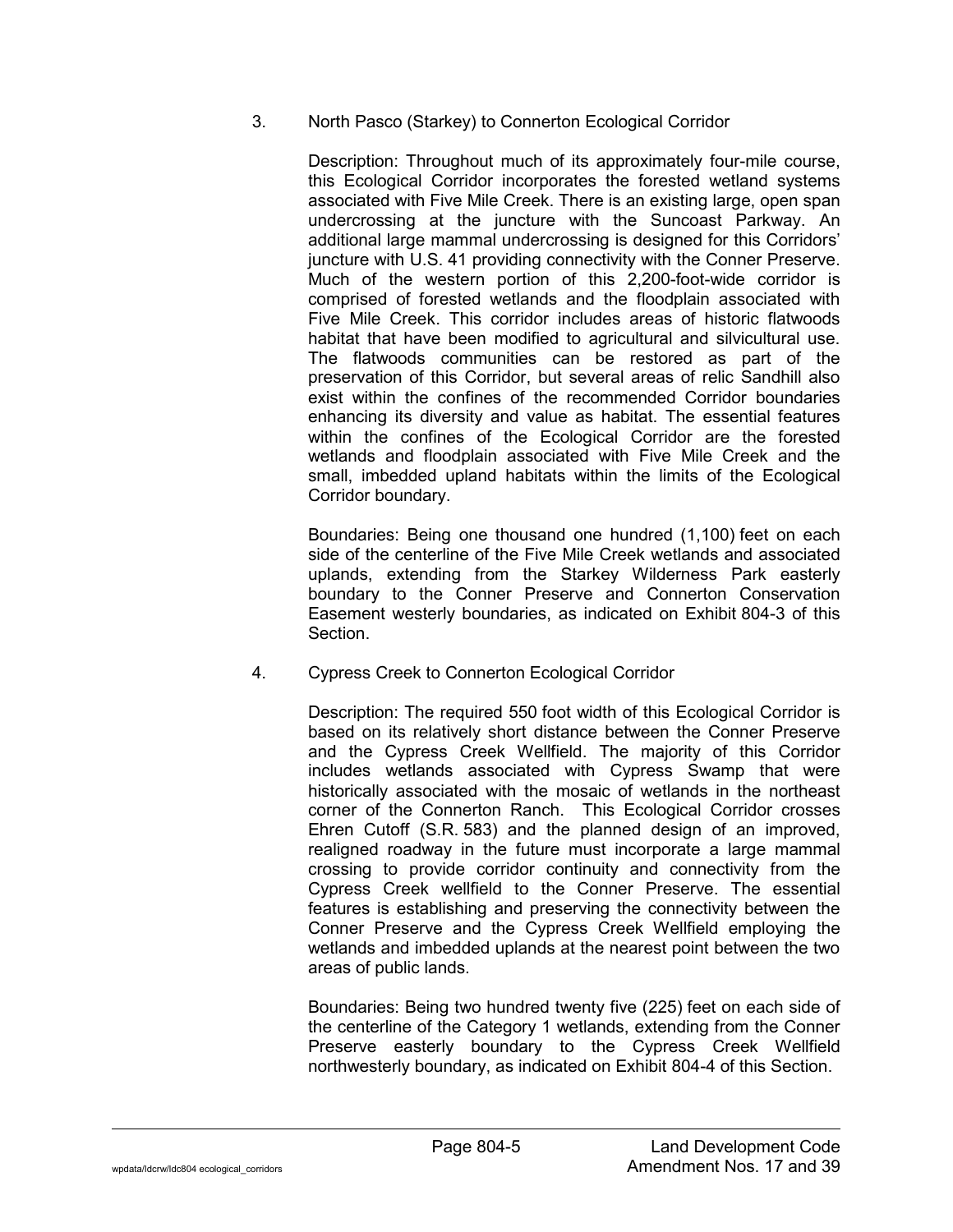5. Starkey to South Pasco Ecological Corridor

Description: This Ecological Corridor extends south of the SWFWMD lands along South Branch, a tributary of the Anclote River, ultimately to the connection with Brooker Creek in Hillsborough County. Much of this Corridor has been impacted by development. Due to the urban nature of the connection south of the SWFWMD lands, and the relatively short distance of this Corridor, the required width is 1100 feet with a 550-foot-wide extension to the east for a necessary connection to the South Pasco wellfield. The essential features are the South Branch tributary, its associated floodplain and the wetlands, flatwoods and small upland areas within the confines of the Ecological Corridor.

Boundaries: Being five hundred fifty (550) feet on each side of the centerline of the South Branch and associated wetlands, flatwoods and uplands, including portions of the floodplain, extending from the Starkey Wilderness Park southerly boundary to the Pasco-Hillsborough County line northerly boundary and two hundred twenty five (225) feet on each side of the centerline of the South Branch tributary to the South Pasco Wellfield westerly boundary, as indicated on Exhibit 804-5 of this Section.

6. Cypress Creek to Cypress Bridge Ecological Corridor

Description: This relatively short Ecological Corridor is urban in nature but is essential to facilitate dispersal of wildlife through the surrounding altered landscape. This Corridor is vitally important to preserve habitat and connectivity through the urbanized "bottleneck" between the large conservation lands associated with Cabbage Swamp and Cypress Swamp and the conservation lands in Hillsborough County. The preservation and protection of this Corridor is very important because of the impacts associated with S.R. 54/Interstate 75 transportation corridor and associated development along its course. However, preservation of the remaining forested wetlands associated with Cypress Creek and its floodplain will provide a minimal sustainable area of valuable natural habitat. The essential features are the protection of the Cypress Creek channel and its associated floodplain as a designated Outstanding Florida Water; protection of the surface water resource; and preservation of the remaining forested wetlands within the defined Ecological Corridor boundaries.

Boundaries: Being two hundred seventy five (275) feet on each side of the centerline of Cypress Creek, and increasing to being five hundred fifty (550) feet on each side of the center line of Cypress Creek, extending from the Cypress Creek Wellfield southerly boundary to the Pasco-Hillsborough County boundary, as indicated on Exhibit 804-6 of this Section.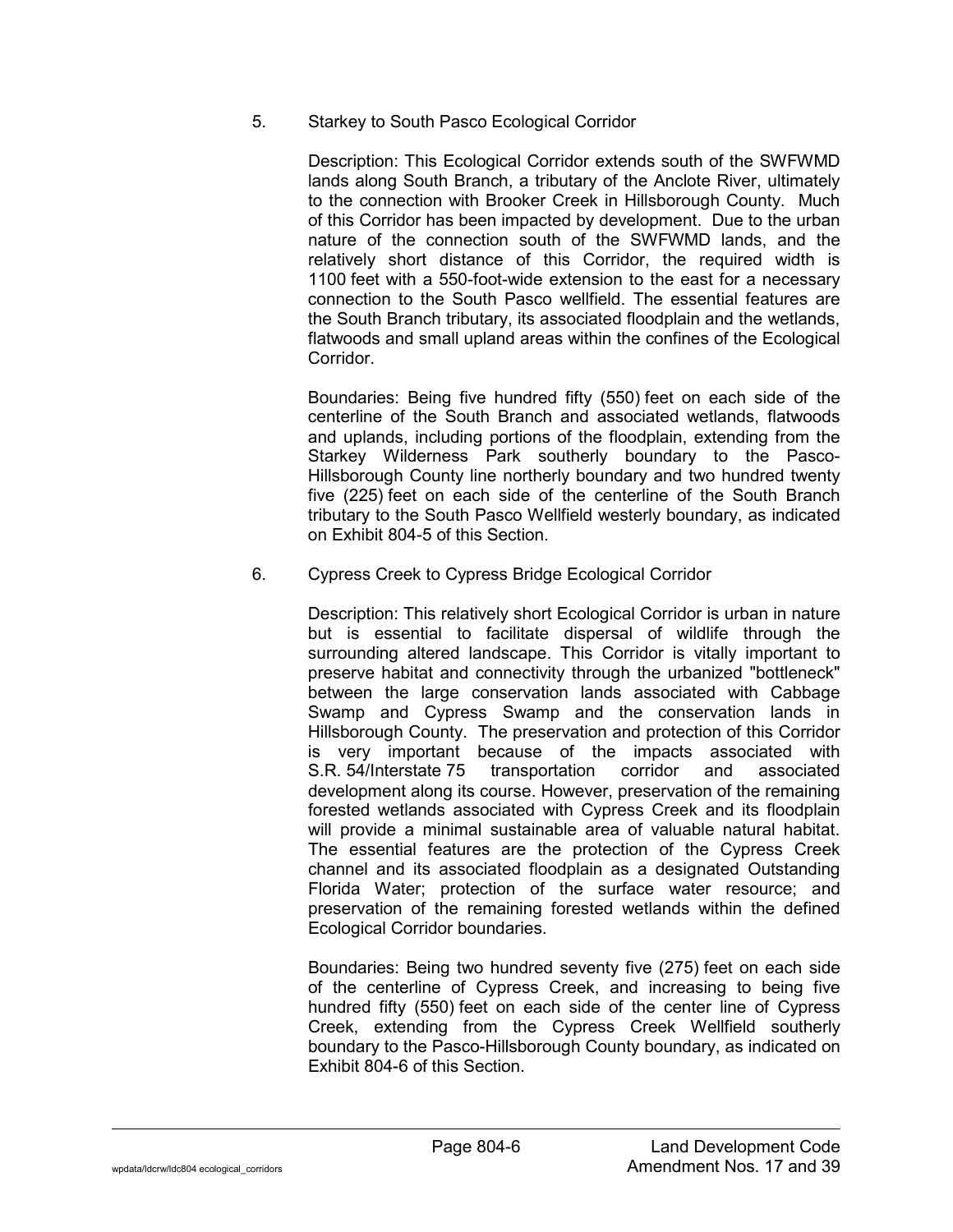7. Hillsborough River to Green Swamp Ecological Corridor

Description: Extensive purchases by the SWFWMD have already taken place along the proposed Hillsborough River Ecological Corridor. Although C.R. 39 currently crosses the Hillsborough River, the protection of the river and its floodplain in this portion of the County has been prioritized by the SWFWMD. For the most part, this portion of the river is surrounded by agricultural uses, but continues to support a sufficiently wide forested floodplain throughout the Ecological Corridor. Because of the importance of the Hillsborough River surface water resource and the habitat value of, the remaining forested floodplain, the Ecological Corridor is established at a width of 2,200 feet. The essential features are the forested areas associated with the Hillsborough River floodplain, the 100 year floodplain and continuity with the existing SWFMD lands.

Boundaries: Being one thousand one hundred (1,100) feet on each side of the centerline of the wetlands and floodplains associated with the Hillsborough River, extending from the Pasco-Hillsborough County line northerly boundary to the Green Swamp westerly boundary, as indicated on Exhibit 804-7 of this Section.

#### 804.6. **Application Procedure**

All development applications to which this Section expressly applies shall be processed in accordance with this Code, Section 402.2., Zoning Amendment – MPUD Master Planned Unit Development, and the County may waive the MPUD rezoning application fees for such applications.

However, applications to modify the boundaries pursuant to Section 804.7.D. shall not require an MPUD application.

# 804.7. **Establishing Ecological Corridor Boundaries**

- A. The boundaries of the Ecological Corridor shall be determined based on the GIS data indicating the appropriate Exhibit referenced in 804.5. Such boundary shall be used to determine the Ecological Corridor area and determine the transferable density indicated in 804.10. However, the applicant may request to deviate from such boundary, pursuant to 804.7.D. or the applicant may elect to further refine the boundaries pursuant to 804.7.B. and C.
- B. The boundaries shall be further refined by the County at the time of conveyance of the conservation easement or deed, pursuant to this Code, Section 804.11, through preparation of a legal description using stateapproved mapping standards by a registered Florida land surveyor. Until such time that the legal description is prepared, Exhibits 804-1 through 804-7 shall be utilized to determine the Ecological Corridor boundaries for purposes of applying the regulations in this Section.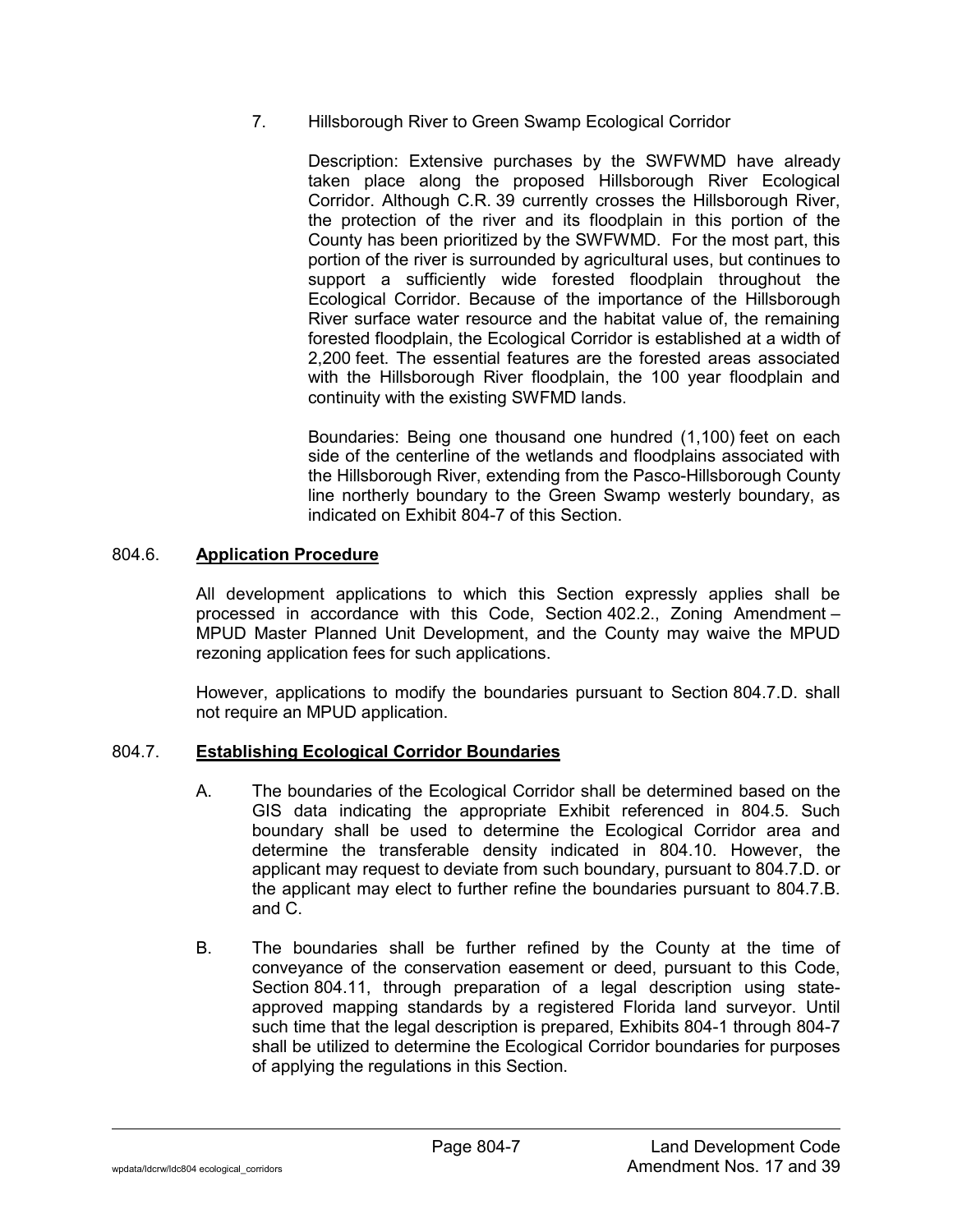- C. The following methodology shall be used by the County to determine an Ecological Corridor boundary on the ground: Using the appropriate Pasco County GIS-Natural Resources/Critical Linkage Exhibits 804-1 through 804-7, the coordinates shall be translated into the Florida State Plane Coordinates to identify the boundary of the Ecological Corridor. This boundary shall be indicated by monumentation on the ground. A legal description shall be prepared by a registered Florida surveyor for review and confirmation, which may include a field review, by the County Administrator or designee. The bearings shown in the legal description shall be referenced to grid and on state plane coordinates based on the Pasco County Primary Horizontal Control Network.
- D. In the event an applicant or the County wishes to propose modification of the boundaries established in Section 804.7.A, the applicant or the County shall submit to the County Administrator or designee an application and associated application fee that establishes one of the following:
	- 1. Any movement or reconfiguration of the location of the Ecological Corridor:
		- a. continues to maintain the purpose of the corridor width in the Habitat Study by providing a contiguous network of wildlife habitat between existing public lands to protect native vegetative communities, protected species, and the natural functions of wildlife habitats as indicated in Section 804.5. The connectivity, protection, and functions will be measured by comparing the score of the existing Ecological Corridor area in the specified parcel, using the *Guidelines*, with the score of the proposed modified Ecological Corridor area in the specified parcel.
		- b. does not adversely affect any adjacent property owners; and
		- c. continues to connect the publicly owned parcels.
	- 2. Reduction of the Ecological Corridor because a portion or portions of land within the Ecological Corridor is highly disturbed and along the edge of the Ecological Corridor:
		- a. Highly disturbed shall mean land areas that are covered by nonresidential development, parking lots, paved streets and sidewalks, lands with existing or a former use as sanitary landfills or construction and demolition (C&D) debris facilities, and lands officially designated as brownfields or known hazardous waste sites which have not been rehabilitated, as identified by the Florida Department of Environmental Protection, through an Environmental Site Assessment (Phase 1 or 2) by a qualified environmental consultant, or as evident by past land use.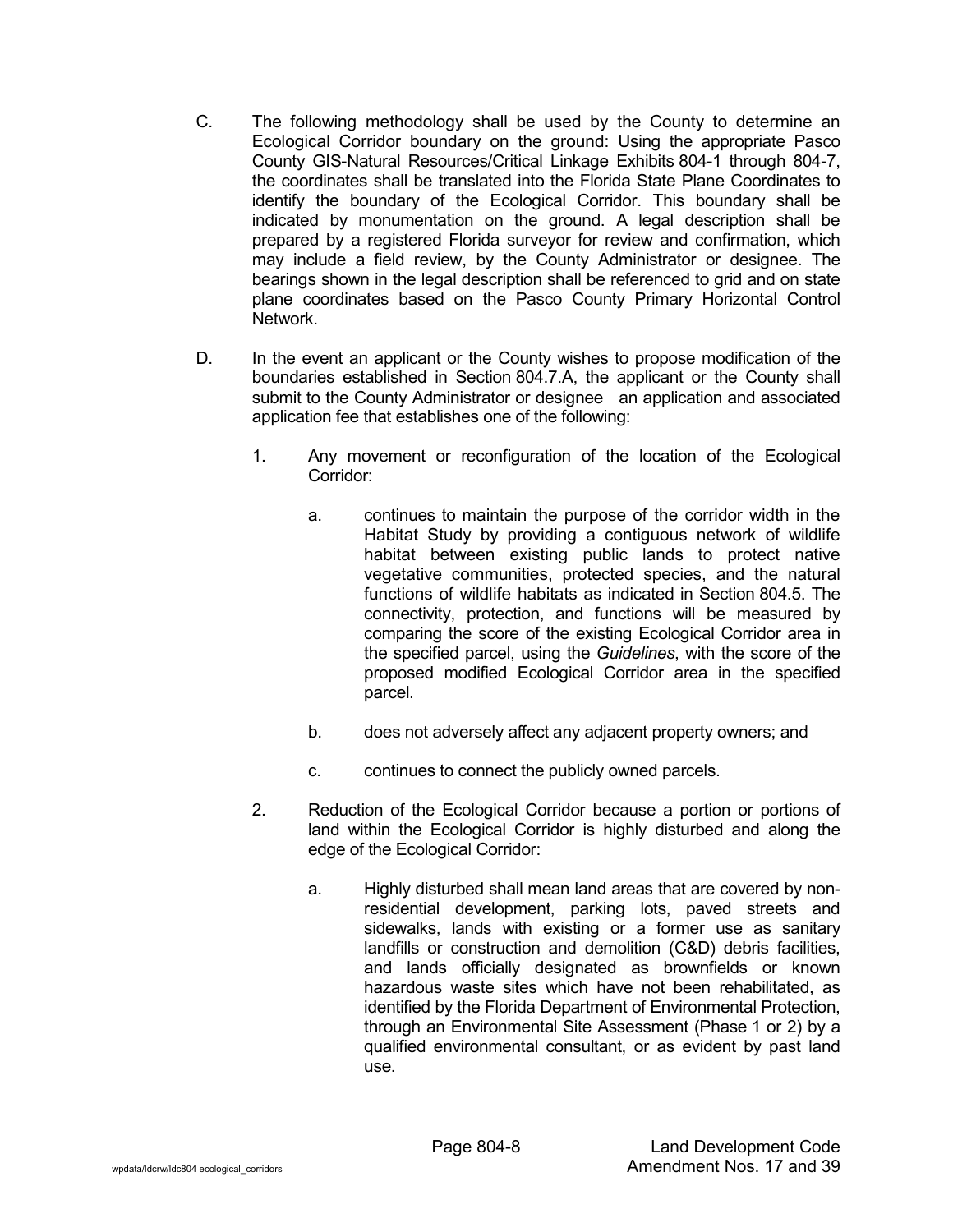- b. Highly disturbed shall not mean lands with existing low density residential development less than one (1) dwelling unit per acre, agricultural lands, and properties where the disturbed portion is less than 50% of the total parcel or the disturbed portion can be restored to a state that can offer equivalent functions as provided by natural wildlife habitats, as determined by the County Administrator or designee.
- 3. Reduction based on exclusion of the area in the existing Ecological Corridor because the Environmental Land Selection Committee and the BCC decline to acquire land within the corridor, or land within the corridor receives a score identified below:
	- a. For lands nominated to ELAMP: the site selection scoring criteria utilized by the Environmental Lands Selection Committee, with modification as set forth in the *Guidelines for Ecological Corridors*, (February 2, 2015, as amended) and shall be used as a criteria in determining whether or not a corridor can be reduced based on a total score below 25 and combined Natural Linkages score below 5.
	- b. For lands not nominated to ELAMP: the scoring of the subject parcel shall be based on a site specific report satisfying the criteria set forth in the *Guidelines for Ecological Corridors*. The scientific report shall be prepared by an environmental consultant with the minimum qualifications set forth in the *Guidelines* and provided for review and approval by the County Administrator or designee.
- E. The County Administrator or designee shall issue a final written determination on the boundary modification application no later than one hundred twenty (120) days after the filing of a complete boundary modification application, unless the applicant agrees to extend such deadline. In the event the County, the applicant, or any potentially affected adjacent property owner are unable to agree on the establishment of any of the factors in subsection D.1. through 3., the County, the applicant, or any potentially affected adjacent property owner may file an appeal application (in accordance with this Code, Section 407.1) to the PC. The decision of the PC may be appealed to the BCC pursuant to this Code, Section 407.1.F.2. If a boundary modification is granted pursuant to this subsection the County shall process a proposed amendment of Comprehensive Plan Map 3-4 to reflect the boundary modification. Such amendment(s) shall be processed no later than one year from the date the boundary modification is granted.
- F. Designation of Ecological Corridors
	- 1. MPUDs. The area that is delineated as the Ecological Corridor shall be preserved in perpetuity in accordance with Sections 804.11.A.2. and 3., subject to the permitted uses set forth in this Section, and indicated on the MPUD Master Plan as Conservation.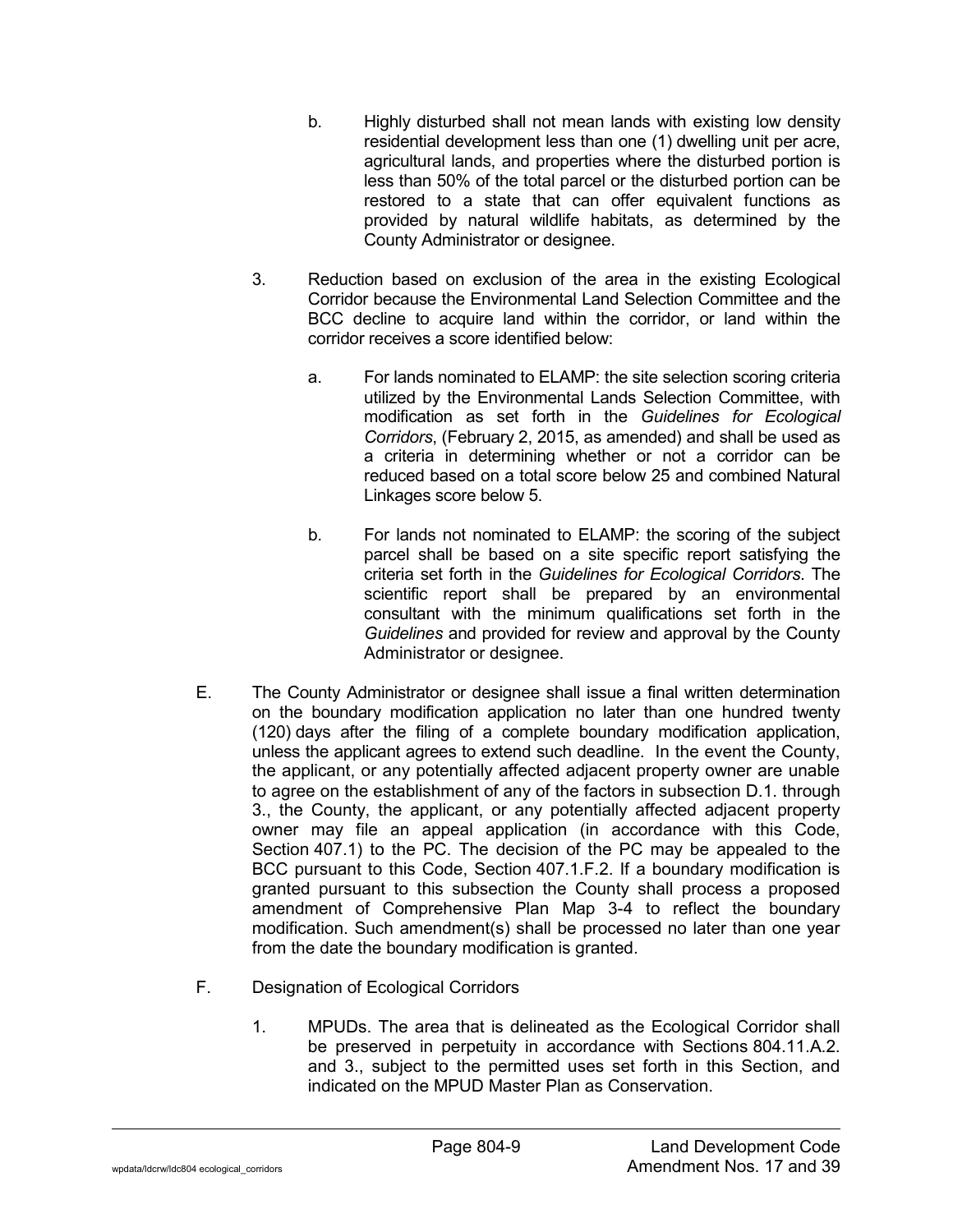2. Comprehensive Plan Amendments. The area that is delineated as the Ecological Corridor shall be reclassified as Future Land Use Conservation Lands (CON) on the application.

#### 804.8. **Permitted Uses within Ecological Corridors**

Once the increase in density or intensity that is subject to this Section is approved, the allowable uses within the Ecological Corridor shall be as follows:

A. Permitted Uses

The following uses shall be permitted within the Ecological Corridor:

- 1. Recreational Fishing.
- 2. Exotic Species Removal.
- 3. Passive recreational uses such as, canoeing, kayaking, hiking, birding and nature study.
- 4. Excluded uses pursuant to this Code, Section 804.3.C.
- B. Permitted Uses with Specific County Approval

The following uses may occur within the Ecological Corridor, if consistent with the intent and purpose of these uses as further defined in the *Guidelines for Ecological Corridors*, only with specific written approval by the BCC or the County Administrator, or designee:

- 1. Trapping and/or removal, in compliance with State game laws and management guidelines, of feral hogs and other exotic animal species (e.g., tegu lizards, *Tupinambus* species) that are declared a nuisance by the Florida Fish and Wildlife Conservation Commission (FFWCC).
- 2. Control and/or removal of exotic pest plant species that are declared exotic pest plants by the most recent Florida Exotic Pest Plant Council Invasive Plant List, both Category I and Category II.
- 3. Boardwalks, pervious or semi-pervious walking/hiking trails, interpretive nature trails, equestrian uses, observation platforms and fishing docks.
- 4. Selected agricultural activities that do not affect the biological integrity and natural functions of the habitats included within the corridor.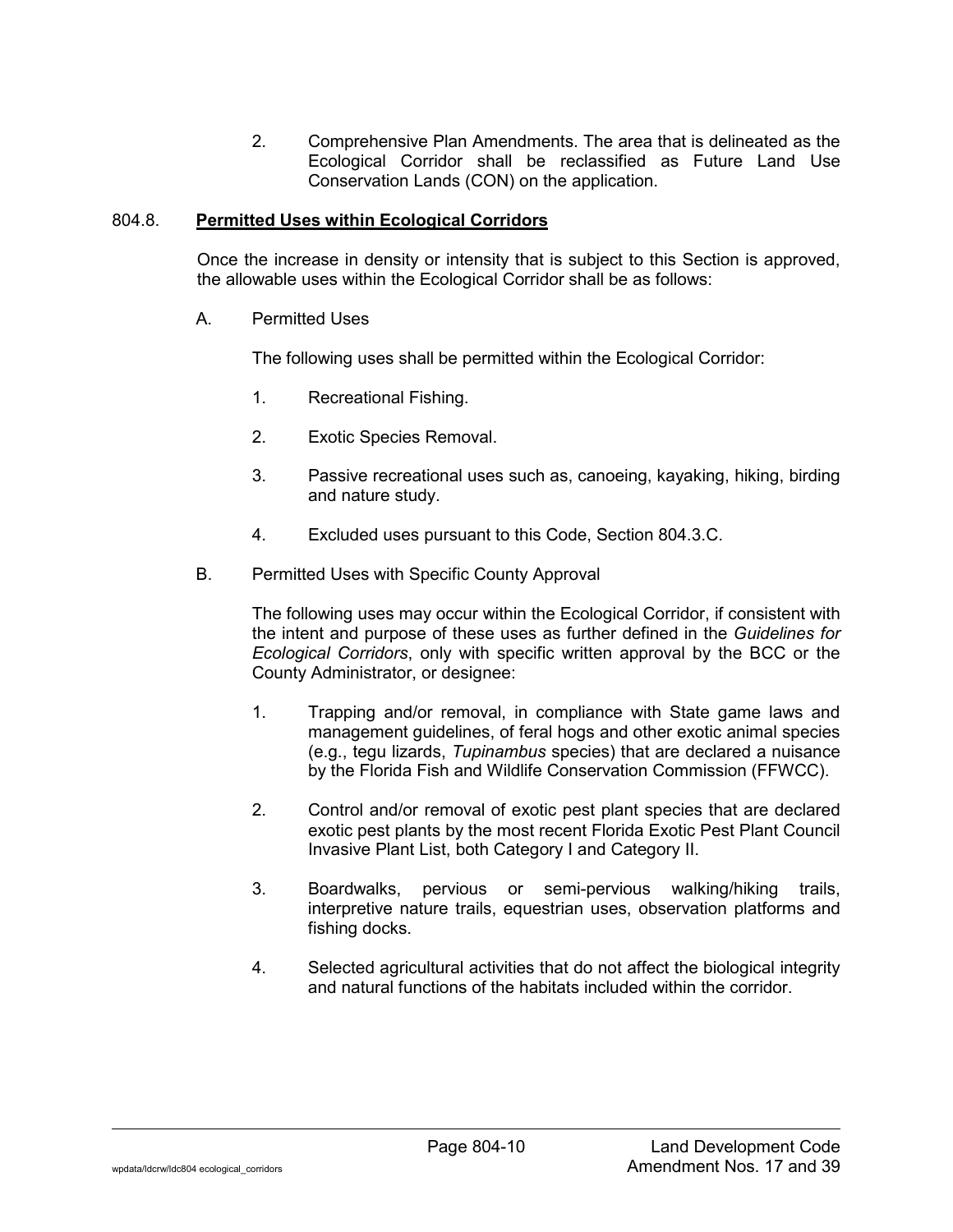- 5. Wetland mitigation through wetland creation, preservation, enhancement, and restoration as indicated in an Environmental Management Plan in accordance with Section 804.12. Wetland creation shall not consist of the removal of wetland organic soil and/or natural plant communities.
- 6. Selective logging and vegetative removal if it enhances the corridor's natural condition.
- 7. Wildlife Crossings.

The criteria for permitted uses in this subsection shall be met in accordance with the *Guidelines for Ecological Corridors*.

#### 804.9. **Roads and Utilities within Ecological Corridors**

In connection with the review and approval of increases in density or intensity to which this Section applies, the following criteria shall be met:

A. Local Roads

All local roads shall be prohibited within the boundaries of any Ecological Corridor unless the roads are necessary as the only reasonable means of access to a project or site after consideration of the availability of alternative routes to the project and the environmental sensitivity of the Ecological Corridor.

B. Arterial and Collector Roads and Utilities

Arterial and collector roads and any utilities shall be prohibited within the boundaries of any Ecological Corridor, unless no feasible alternative exists and the location within the Ecological Corridor serves an overriding public purpose. Any collector and arterial roads indicated in the Highway Vision Plan (Map 7-36) of the Comprehensive Plan, or required by the County's collector and arterial spacing standards, including any utilities located within the right of way of such roadways, shall be construed as having an overriding public purpose for which no feasible alternative exists.

C. Undercrossings

Any local, arterial or collector road permitted in an Ecological Corridor shall provide a wildlife undercrossing meeting the minimum criteria as indicated in the *Guidelines for Ecological Corridors*, as well as the criteria of all applicable environmental permitting agencies.

D. Road Interconnection Requirements Waived

Any road interconnection requirements as indicated in this Code, Sections 901.3.M. and 901.6.D.11 are waived to the extent those requirements extend a road into the boundaries of any Ecological Corridor.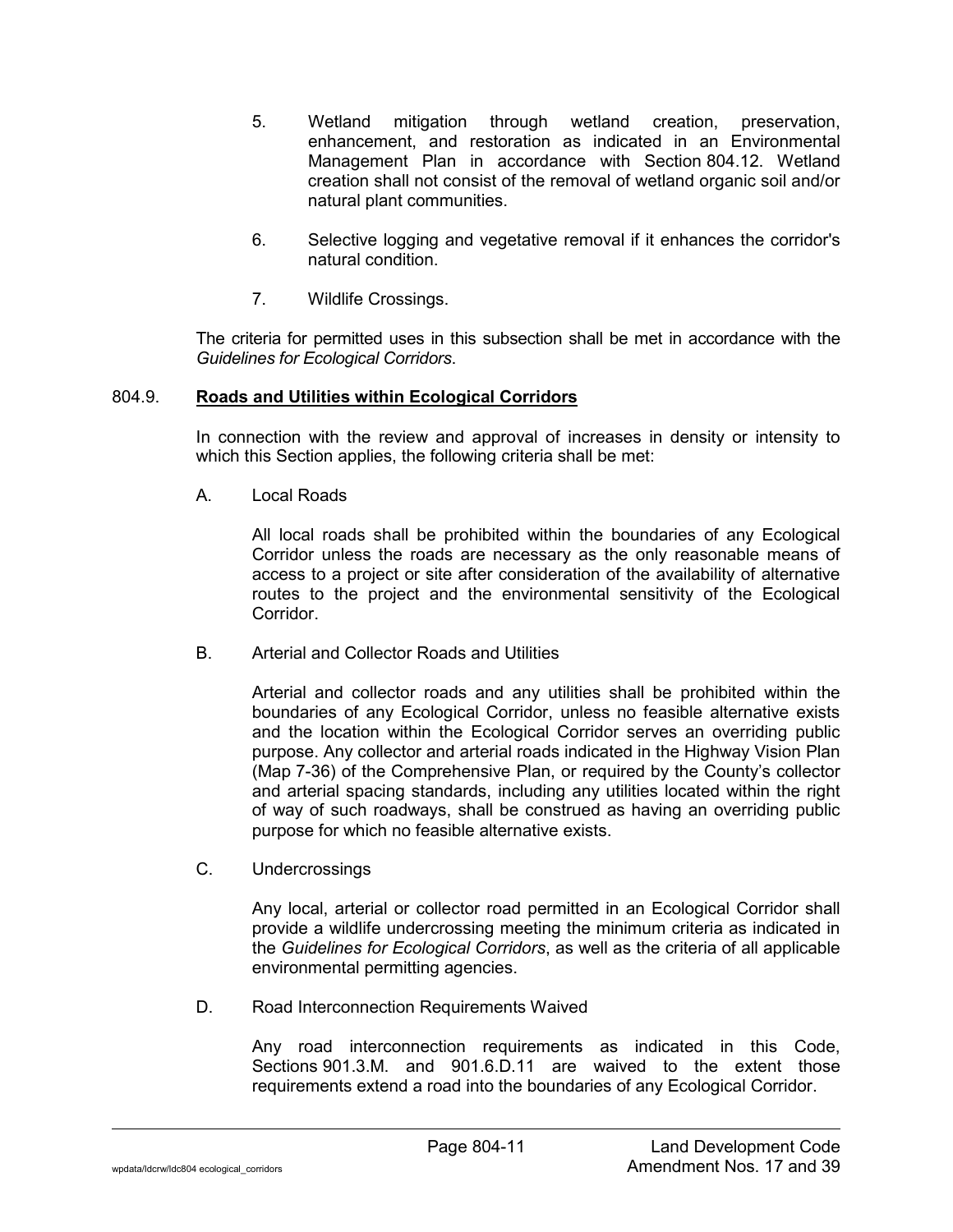## 804.10. **Development Options**

- A. Density Transfers to Property Outside of Ecological Corridor
	- 1. The density or intensity within the boundaries of an MPUD subject to this Section may be increased as transferable density in accordance with Section 804.10.A.4. only if all such transferable density or intensity is transferred to a receiving area as indicated in Section 804.10.A.2.
	- 2. The receiving area of an MPUD subject to this Section may be:
		- a. Any area within the boundaries of the same MPUD project, so long as such area is not environmentally sensitive or protected lands or any area designated in the Comprehensive Plan as Conservation, Coastal High Hazard Area, wetland; or a Transportation Corridor; or
		- b. An offsite receiving parcel, which is any parcel not within the boundaries of the MPUD project. An offsite parcel is not required to be owned by the same applicant, and is not required to be contiguous with any Ecological Corridor lands or the project boundaries of the subject parcel. However, the offsite receiving parcel shall not be any portion of any parcel designated in the Comprehensive Plan as AG, AG-R, RES-1, Rural Character Area, Rural Neighborhood Protection Area, Rural Transition Area, Rural Protection Area, Northeast Pasco Rural Area, Conservation, Coastal High Hazard Area, Transportation Corridor, Critical Linkage, Drainage Basin of Special Concern.
		- c. Transferable density or intensity to any offsite receiving parcel other than within the West or South Market Area depicted Comprehensive Plan Maps 2-17 or 2-18, respectively, as it may be amended by the Comprehensive Plan or Land Development Code, cannot exceed the density or intensity of one (1) Future Land Use category above the existing future land use category of the receiving parcel. However, regardless of the receiving Market Area, transfers of intensity or transferable density that is converted to a non-residential use pursuant to subsection 804.10(5)(e), shall not be utilized for a use not permitted by the Future Land Use category of the receiving parcel. Transferable density or intensity pursuant this Section shall be considered a Transfer of Development Right (TDR) that is entitled to the exemption from Transportation Analysis in Section 901.12.C.4.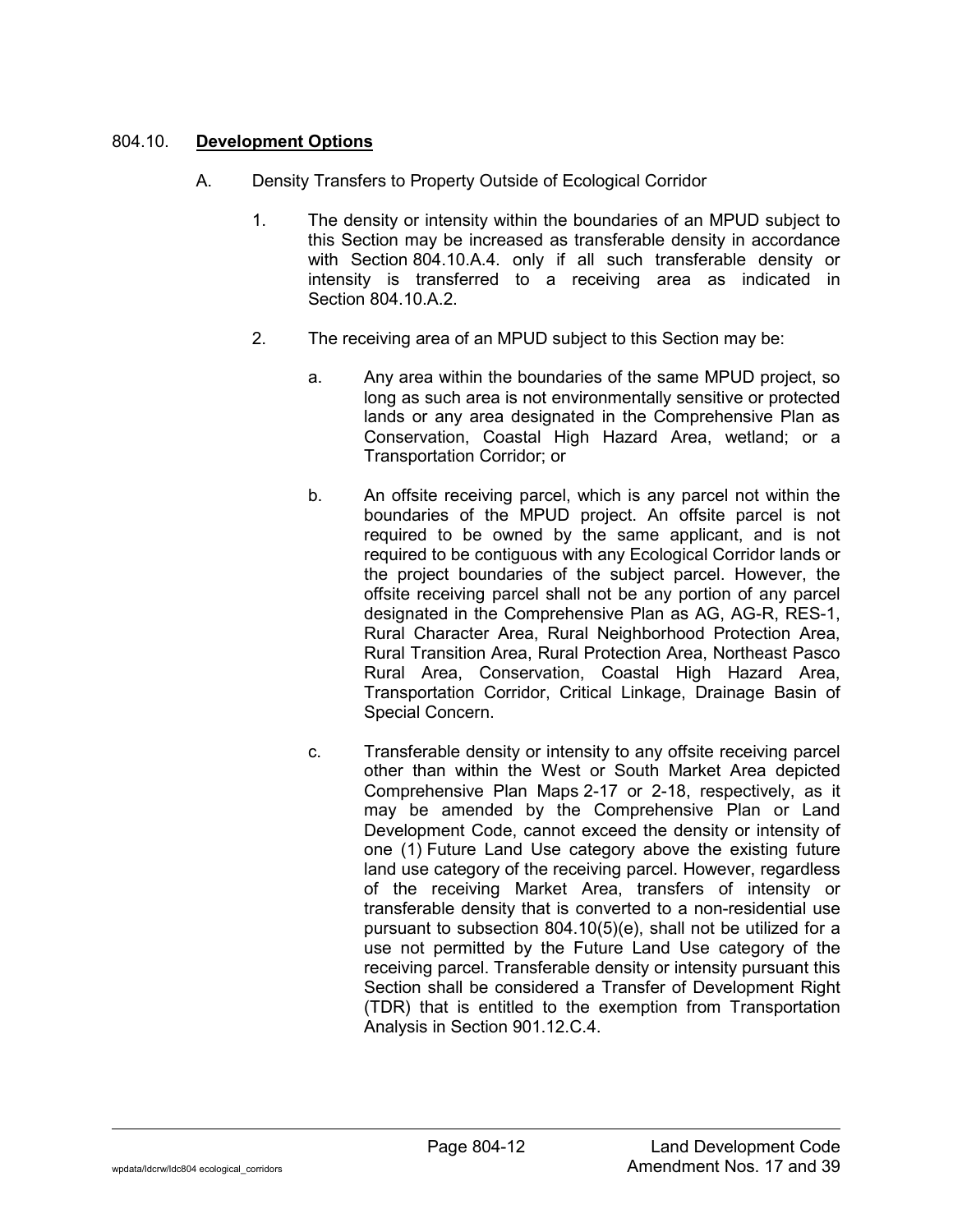3. Density or intensity transfers pursuant to this subsection shall be evidenced in accordance with 804.7.E, and by recorded deed restriction, in a form acceptable to the County, on the sending and receiving properties, at the time of County final MPUD approval for the sending property. A recorded deed restriction on the receiving parcel shall not be required if a Transferable Density certificate is issued pursuant Section 804.10.A.4. until the certificate is utilized for a receiving parcel.

Utilization of the transferable density or intensity on the receiving property does not require a rezoning of the receiving property. The permitted uses for all transferable density or intensity shall be consistent with the permitted uses in the underlying zoning of the receiving property, and all types of residential uses (multifamily, single-family, etc.) shall be considered the same permitted use (residential). The associated lot requirements (i.e., Area, Lot Width, Coverage, Yard and Height) shall be consistent with the requirements in the zoning classification that as-of-right permits the resulting total allowable density or intensity after the transfer of density or intensity. If the receiving property is a MPUD, the addition of the transferable density or intensity, and the addition of any related lot requirements, shall be processed as a non-substantial modification to the MPUD.

For example:

The receiving property is zoned R-3 Medium-Density Residential, which allows for 4.6 dwelling units per acre.

As a result of the density transfer, the receiving property would be allowed an additional 3.0 dwelling units per acre, or a resulting 7.6 dwelling units per acres.

The next zoning classification that allows for this density is the MF-1 Multiple-Family Medium-Density District, which allows for 12 dwelling units per acre. R-4 High Density Residential only allows for 7.3 dwelling units per acre, less than the resulting allowable density.

The subject property would not be allowed to exceed the allowable 7.6 dwelling units per acre resulting from the density transfer; however, it would be subject to the other area, lot width, coverage, yard, and height regulations in accordance with the MF-1 District.

4. If an offsite receiving parcel cannot be identified at the time of the final MPUD approval, the applicant/landowner may request that a transferable density certificate be issued by the County Administrator, or designee, for future use on any offsite receiving parcel not prohibited by Section 804.10.A.2. If a transferable density or intensity certificate is issued, the applicant/landowner shall not be entitled to compensation pursuant to Sections 804.10.B. or 804.10.C.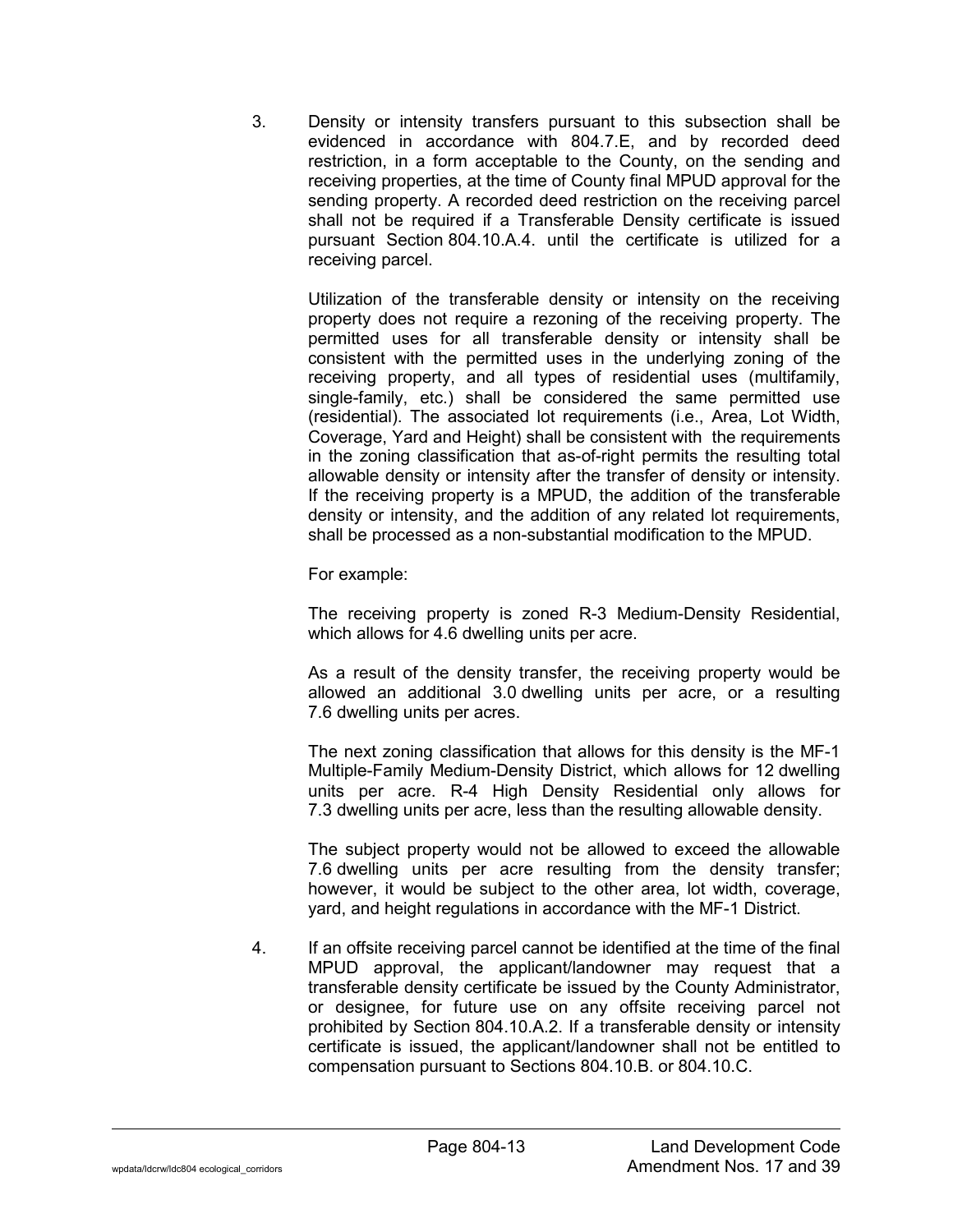5. Density/Intensity Transfer Calculations

Transfer calculations are determined through a process that applies a bonus density transfer, and a wetland density bonus as applicable, to the estimated Ecological Corridor Upland Acres for the subject site. The following calculation summaries represent the formulas for 1) a density transfer, and 2) an intensity transfer. Step-by-step examples of this process are provided in the *Guidelines*.

a. Density Transfer

**Ecological Corridor Upland Acres** = Ecological Corridor Acres minus Ecological Corridor Wetland Acres

**Ecological Corridor Base Density** = Maximum Permitted FLU Density multiplied by Ecological Corridor Upland Acres

• A 25% density bonus is applied to the Ecological Corridor base density.

**Ecological Corridor Bonus Transfer** = 0.25 multiplied by Ecological Corridor Base Density

**Ecological Corridor Upland Transfer** = Ecological Corridor Base Density plus Ecological Corridor Bonus Transfer

• If the Ecological Corridor includes wetlands, a wetland bonus can also be applied to the density transfer at a rate of 25% of the maximum permitted FLU Density for Category 1 wetlands, and 10% of the maximum permitted FLU density for Category 2 and 3 wetlands.

**Wetland Bonus** = (0.25 multiplied by Category 1 Wetland Acres) plus (0.10 multiplied by Category 2 and 3 Wetland Acres)

**Total Ecological Corridor Density Transfer** = Ecological Corridor Upland Transfer plus Wetland Bonus

b. Intensity Transfer

Density refers to dwelling units; intensity to nonresidential square feet. Density may be converted to intensity for transfer. Conversion of density to intensity is based on the number of trips generated using the up-to-date Institute of Transportation Engineers Trip Rates. The following calculation summarizes the residential to nonresidential conversion.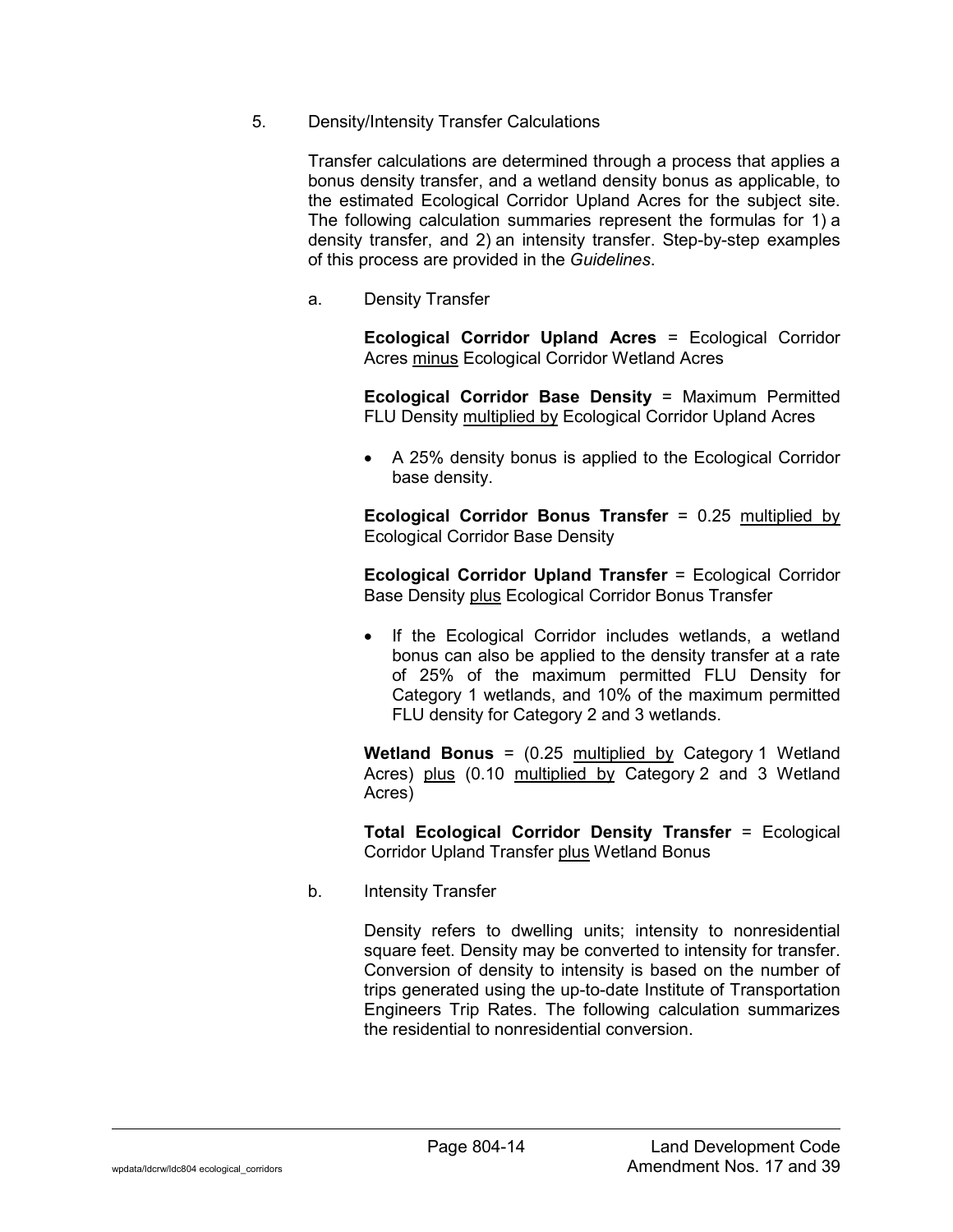## **Convert Dwelling Units to Trips**

Total Ecological Corridor Density Transfer Dwelling Units multiplied by PM Peak Hour Trips

## **Convert Residential Trips to Nonresidential Trips**

Trips Available for Transfer divided by Estimated Number of Trips per 1,000 SF (based on specific non-residential land use proposed)

# **Convert Trips to Total Square Feet Available for Transfer**

Nonresidential Trips multiplied by 1,000

6. Other Incentives

In the MPUD approval, the BCC may grant other incentives on the portion of the MPUD project outside of any Ecological Corridor, if such incentives are necessary to achieve the transfer on-site. Such incentives include, but are not limited to:

- a. Increased or modified maximum building height requirements;
- b. Reduced or modified minimum setbacks, lot area, lot width, and lot depth requirements;
- c. Increased or modified maximum lot coverage requirements;
- d. Reduced or modified minimum open space requirements;
- e. Reduced or modified neighborhood park requirements;
- f. Reduced or modified landscaping requirements;
- g. Reduced or modified tree replacement requirements; and
- h. Other incentives not prohibited by law.
- B. Compensation In Lieu of Density Transfer
	- 1. If any applicant for a submittal subject to the requirements of this Section is unable or unwilling to utilize the transferable density set forth in Section 804.10, such applicant is entitled to request compensation. The amount of compensation shall be determined based on the average of two (2) appraisals of the subject parcel(s) within the Ecological Corridor based on the highest and best use of the land without regard to any restrictions created by this Code, Section 804. The appraisals may include severance damages and costs to cure where applicable. Comparable properties for the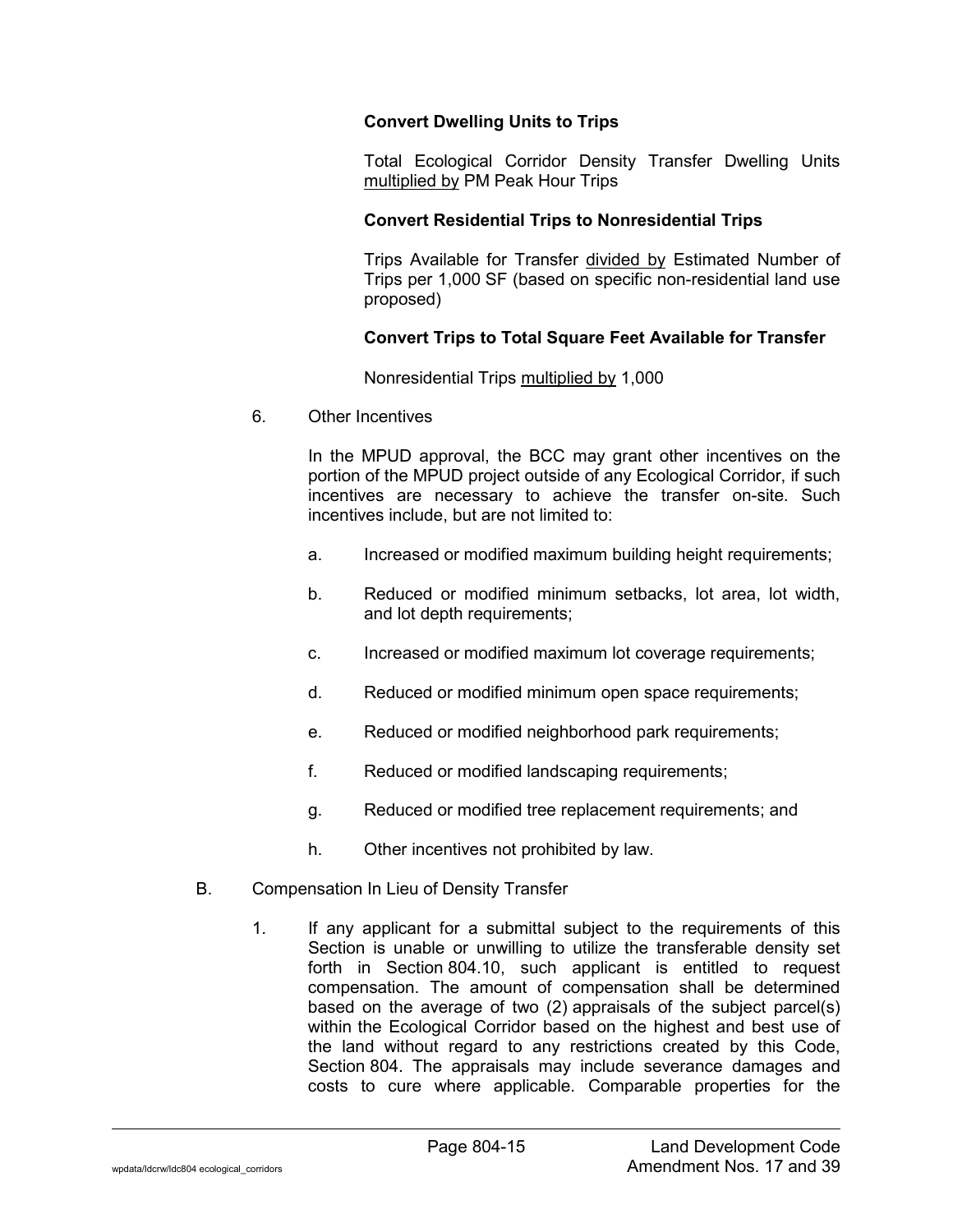appraisals are not limited to land within the Ecological Corridor, but should include other appropriate properties regardless of whether or not they are located within the Ecological Corridor. One appraiser shall be chosen by the applicant, and the other appraiser shall be chosen by the County. The County shall reimburse the applicant for the actual reasonable cost of the applicant's appraisal, if so requested by the applicant, and if the applicant obtains preapproval of the amount from the County Administrator or designee, which shall not be unreasonably withheld. If the two appraised values differ by an amount greater than twenty percent (20%) of the lowest appraisal, then the County, in consultation with the applicant, and the two appraisals nearest in appraised value will be averaged to arrive at the compensation amount. All appraisals shall conform to the Uniform Standards of Professional Appraisal Practice and shall be performed by licensed appraisers in the State of Florida with expertise in the valuation of vacant land. Compensation requires a conservation easement over the Ecological Corridor land or a fee simple conveyance of the Ecological Corridor land as indicated in Section 804.12, and the form of conveyance shall be taken into account in the appraisals. If the form of conveyance is a conservation easement, the appraisal shall take into account 50% of the estimated reasonable cost of implementing the EMP as approved by the County, which shall not be unreasonably withheld.

- 2. In the event the County and the applicant are unable to agree on the compensation based on the appraisal process set forth above, the County or the applicant may request an appeal which shall consist of the following: 1) appellant's payment of the applicable appeal fee; and 2) referral of the issue(s) in dispute to a third party appraiser chosen by the County, in consultation with the applicant, who shall make a determination on the required compensation within 30 working days of the date of the referral. If either party disagrees with the determination made by the third-party appraiser, they may appeal the issue(s) in dispute to the PC. The decision of the PC may be appealed to the BCC pursuant to this Code, Section 407.1. Notwithstanding the foregoing, either the County or the applicant may elect to bypass the appeal to the third party appraiser and/or PC, and appeal directly to the BCC pursuant to this Code Section 407.1. At any point in the appeal process, either the applicant or the County may procure, at their own expense, additional appraisal(s) of the subject parcel(s) in accordance with this Code, Section 801.10.B.1, which may be provided to the applicable appeal decision maker as additional evidence of the required compensation, provided that the additional appraisal(s) are provided to the appeal decision maker, the County, and the applicant at least 30 working days prior to the date of the decision or appeal hearing.
- 3. If the applicant does not agree with the required compensation as determined by the BCC, then the County shall either (a) remove the subject parcel(s) from the ecological corridor boundaries pursuant to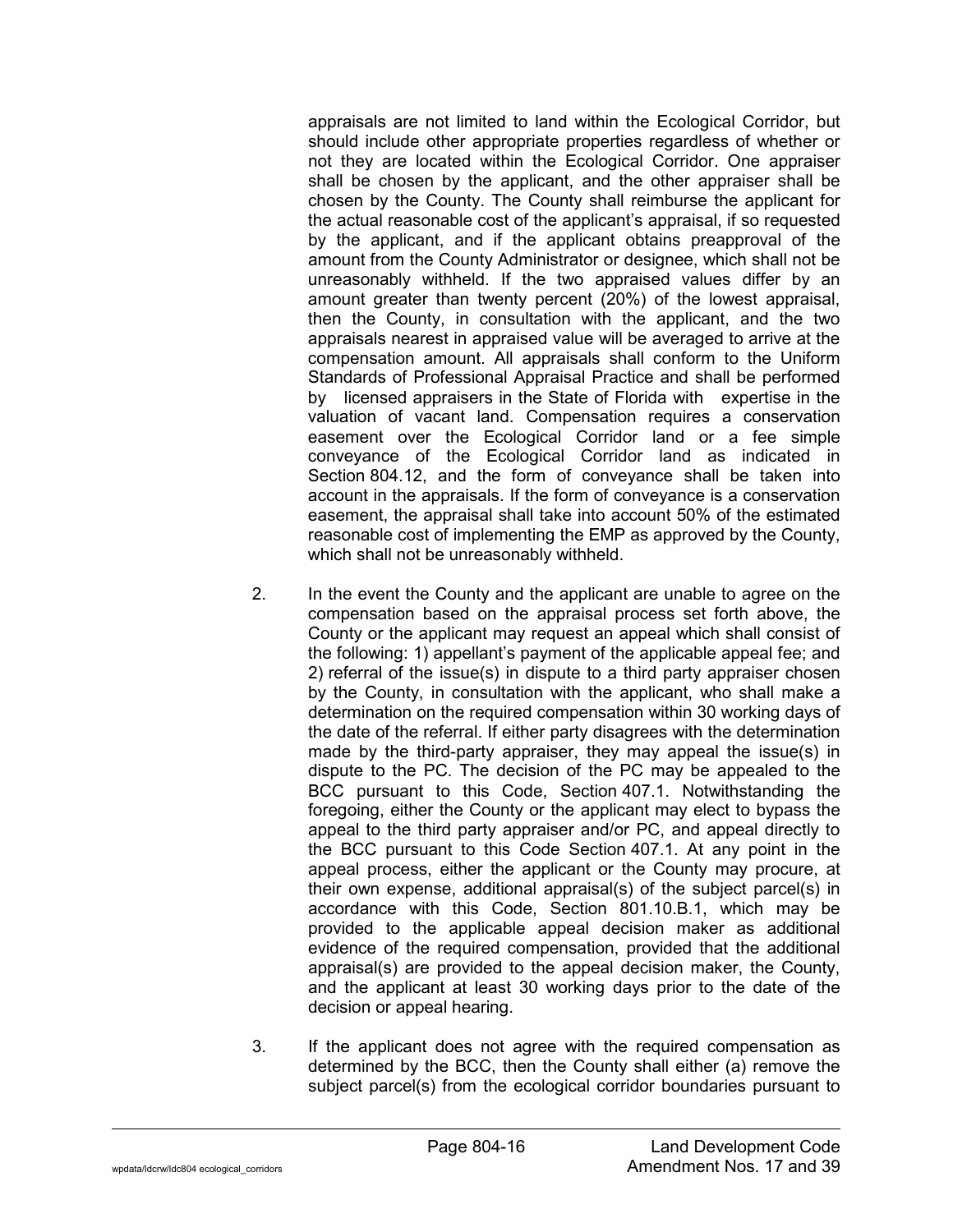this Code Section 804.7.D, or (b) acquire the subject parcel(s) within the boundaries of the ecological corridor and provide compensation in accordance with Sections 73 and 74, Florida Statutes. If the County elects to acquire the subject parcel(s) and provide compensation in accordance with Sections 73 and 74, Florida Statutes, the amount of the County's initial offer to the landowner shall not be less than the compensation amount determined by the BCC pursuant to this Code, Section 804.10.B.2.

- 4. Landowners requesting compensation pursuant to this subsection or pursuant to Sections 73 and 74, Florida Statutes are not entitled to the Other Incentives set forth in subsection 804.10, but are not precluded from seeking alternative relief or an alternative standard from such requirements in accordance with the requirements of this Code, Sections 407.4 or 407.5.
- C. Partial Density Transfer and Partial Compensation in Lieu of Density Transfer
	- 1. If any applicant of a submittal subject to the requirements of this Section is unable or unwilling to utilize all of the transferable density set forth in Section 804.10, such applicant is entitled to request compensation for any amount of unutilized transferable density. The amount of compensation shall be determined based on appraisals of the sending and receiving parcels to determine the values before and after the rezoning and density transfer and land use change. Such appraisals shall be performed, and compensation shall be provided, in accordance with the requirements of this Code, Section 801.10.B.1, 2, and 3. Density transfer is considered adequate compensation unless the valuations of the sending and receiving parcels show a decrease in the cumulative land values after the rezoning, density transfer and land use change. Compensation requires a conservation easement over the Ecological Corridor land or a fee simple conveyance of the Ecological Corridor land as indicated in Section 804.11, and the form of conveyance shall be taken into account in the appraisals.
	- 2. Landowners requesting compensation pursuant to this subsection or pursuant to Sections 73 and 74, Florida Statutes are not entitled to the Other Incentives set forth in subsection 804.10, but are not precluded from seeking alternative relief or an alternative standard from such requirements in accordance with the requirements of this Code, Sections 407.4 or 407.5.
- D. Prohibition from Seeking Other Development Option

Any landowner subject to this Section that has elected development option A., B., or C. above cannot subsequently (after a density or intensity transfer and/or compensation has been authorized) seek to utilize a different development option for the same property. In addition, development options A., B. and C. are not available for any land that has been excluded from an Ecological Corridor pursuant to subsection 804.7.C.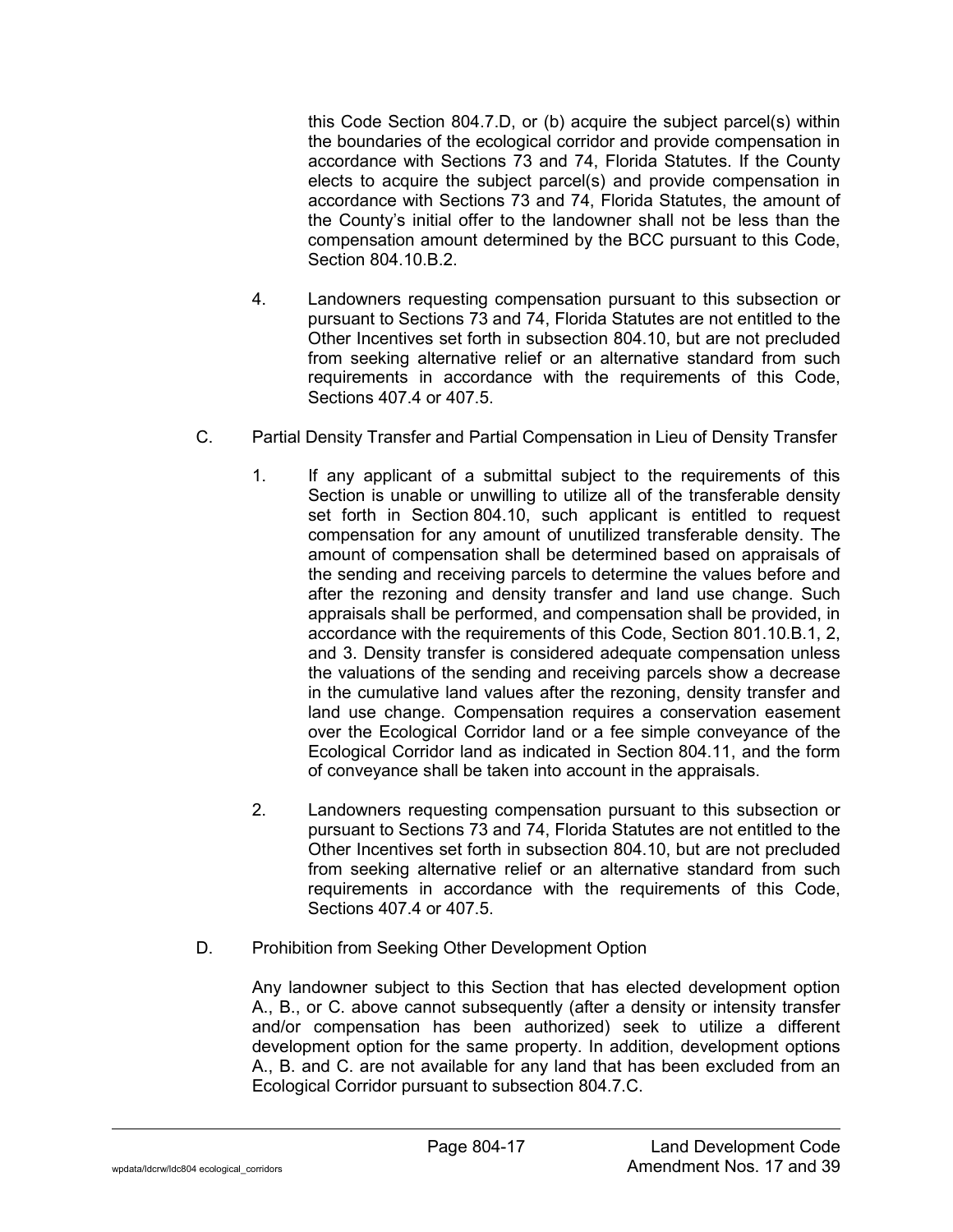# 804.11. **Ownership Interest in Ecological Corridor Land**

- A. For development subject to Section 804.2, any lands that are within an Ecological Corridor shall:
	- 1. Be conveyed to the County in fee simple, or
	- 2. Be subject to a conservation easement for purposes of enforcement of the Environmental Management Plan required by Section 804.13 and the permitted uses in Section 804.8. The conservation easement shall be consistent in purpose and intent as stated within the *Guidelines for Ecological Corridors*.
	- 3. The choice of dedicating the Ecological Corridor land to the County by fee simple or by conservation easement is at the option of the landowner; however, the County may reject a fee simple deed and require a conservation easement if the Ecological Corridor land has the following characteristics:
		- a. Limited accessibility by County staff due to the Ecological Corridor being landlocked without any public access; or
		- b. Intense maintenance and/or restoration needs due to the Ecological Corridor being in a non-native state such as a significant presence of non-native species, clear-cutting or extensive pasture lands; or
		- c. Lack of connectivity or proximity to other public lands; or
		- d. Use of the Ecological Corridor land by the landowner per Section 804 8

If the County rejects the fee simple deed based on the criteria above, the County will reimburse the applicant's actual reasonable cost of preparing the EMP in accordance with this Code, Section 804.12, if so requested by the applicant, and if the applicant obtains preapproval of the amount from the County Administrator or designee, which shall not be unreasonably withheld.

Under 804.10.A., any deed or conservation easement for any Ecological Corridor shall be submitted to and approved by the County Administrator or designee, prior to the issuance of any mass grading or site development permit.

If (a) all project entitlements and project approvals expire, or are legally rescinded; and (b) such entitlements and project approvals have never been utilized, and (c) any compensation provided to the applicant/owner has been returned to the County, then the County shall convey the deed back to the original owner or extinguish the conservation easement, as applicable.